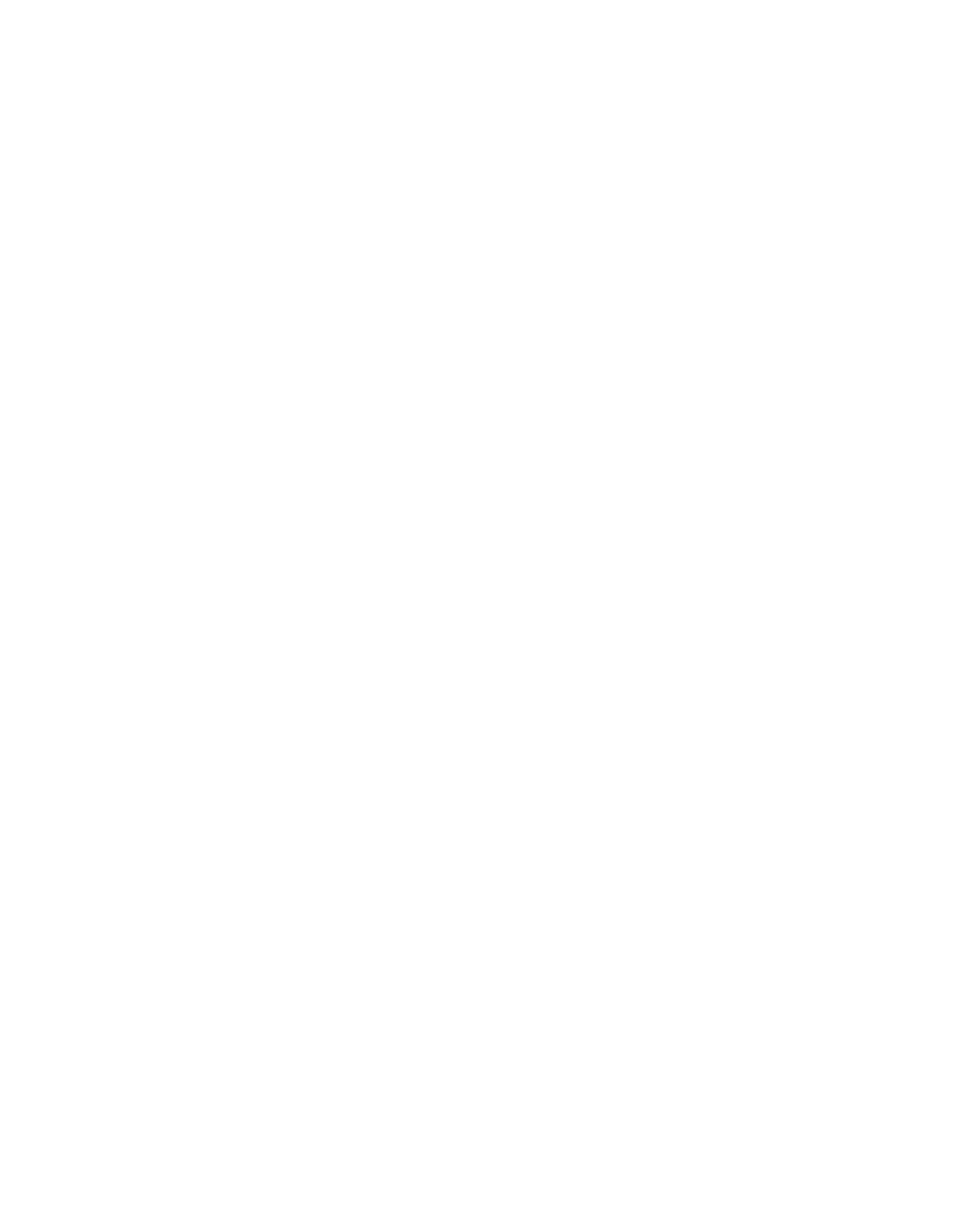## INTERACTING WITH CHILDREN

Some similarities between children and adults:

• Children are people:

Some differences between children and adults:

• Vocabulary: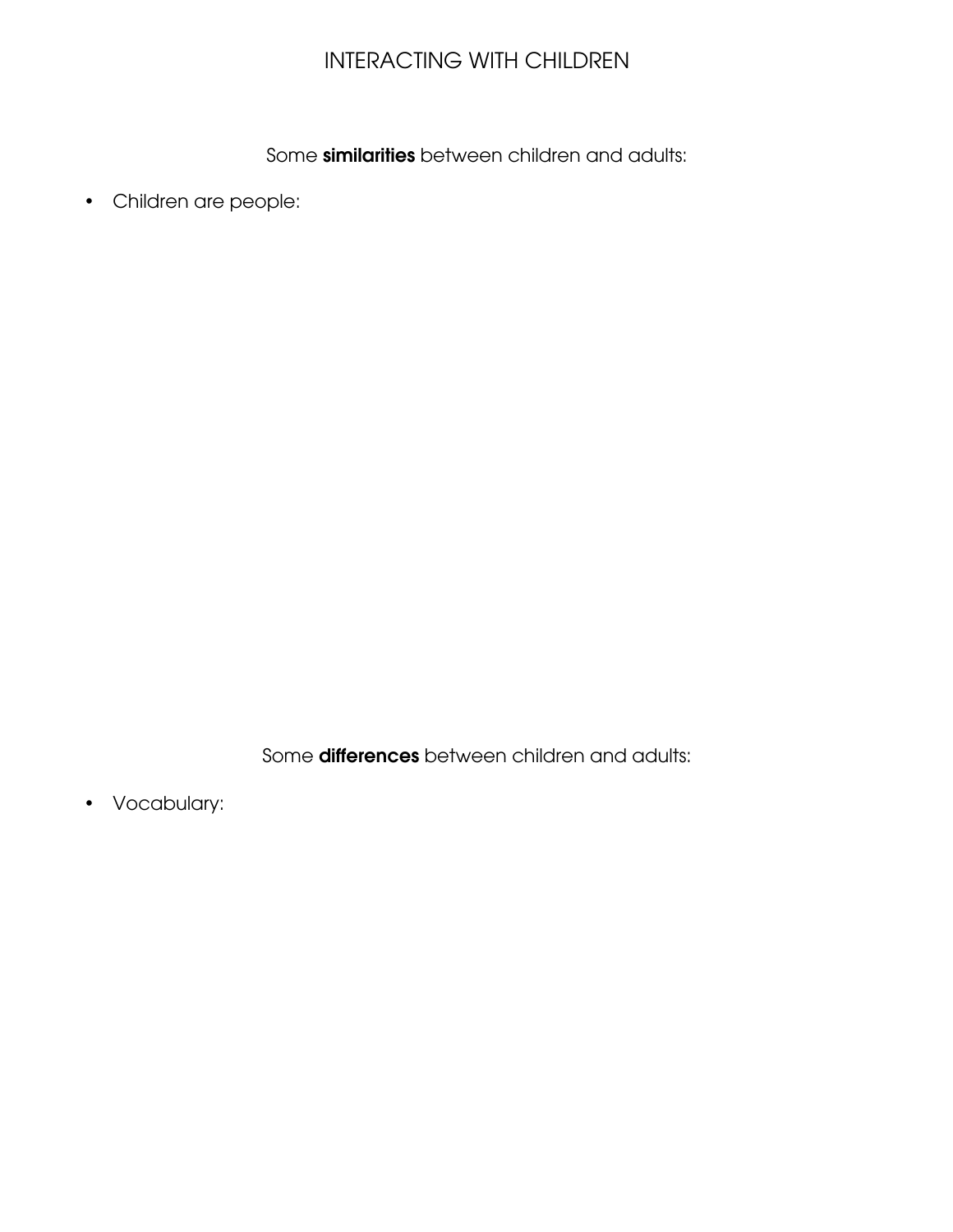## INTERACTING WITH CHILDREN

• Experience:

Taking advantage of our present **opportunities:** 

- •
- •
- •
- •
- •

"Be the visible representation of an invisible God."

"We demonstrate our love toward God, the God we can't see, by loving the people we can see." Rich Chaffin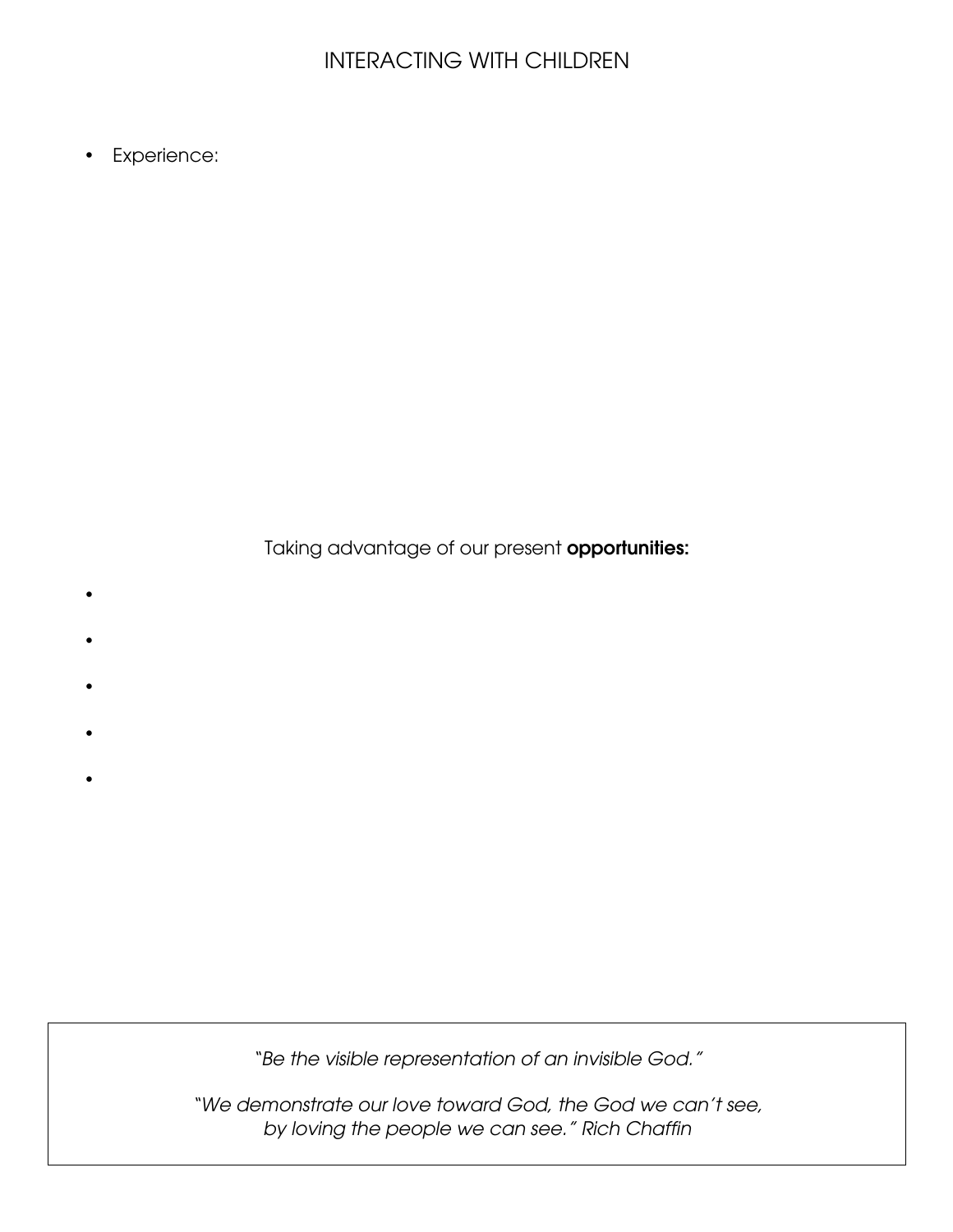## Using Questions to Start Conversations with Children:

Hi! What's your name? My name is... and this is our helper…

Is this your first time here? Welcome! We're so glad to have you! Is this your first time to this church or to any church? That's great! We're glad to have you! Well, let me tell you what we do in class, that way you'll kind of know what to expect…

Do you have any brothers or sisters? What are their names? How old are they?

Do you have any pets? What kind? Name? Color?

Where do you go to school, or are you homeschooled?

Do you play sports? Which one? What do you like about that sport?

Do you play an instrument? Which one? How long have you played it?

When you're not doing school or chores, what do you like to do?

How was your week? What made it good/fine/bad/okay? You don't know why, it just was a good/fine/bad/okay week?

What have you been up to lately?

Did you have a favorite part of your week? Of school? Did you have a least favorite part?

Have you been learning anything interesting in school? Anything that you've been enjoying learning about?

What is your favorite subject in school? What makes that your favorite subject? Do you like history or science? Math or reading? What do you like in science: planets, or things you see in a microscope, or animals…? If you could live at any time in history, when would it be? Do you have a favorite book? Are you reading any books right now? **Tell me about it!** 

Would you rather do indoor chores or outdoor chores? What do you like about indoor/outdoor chores?

Which do you like better: the beach or the mountains? What do you like to do there?

Which is your favorite season? What do you love most about it?